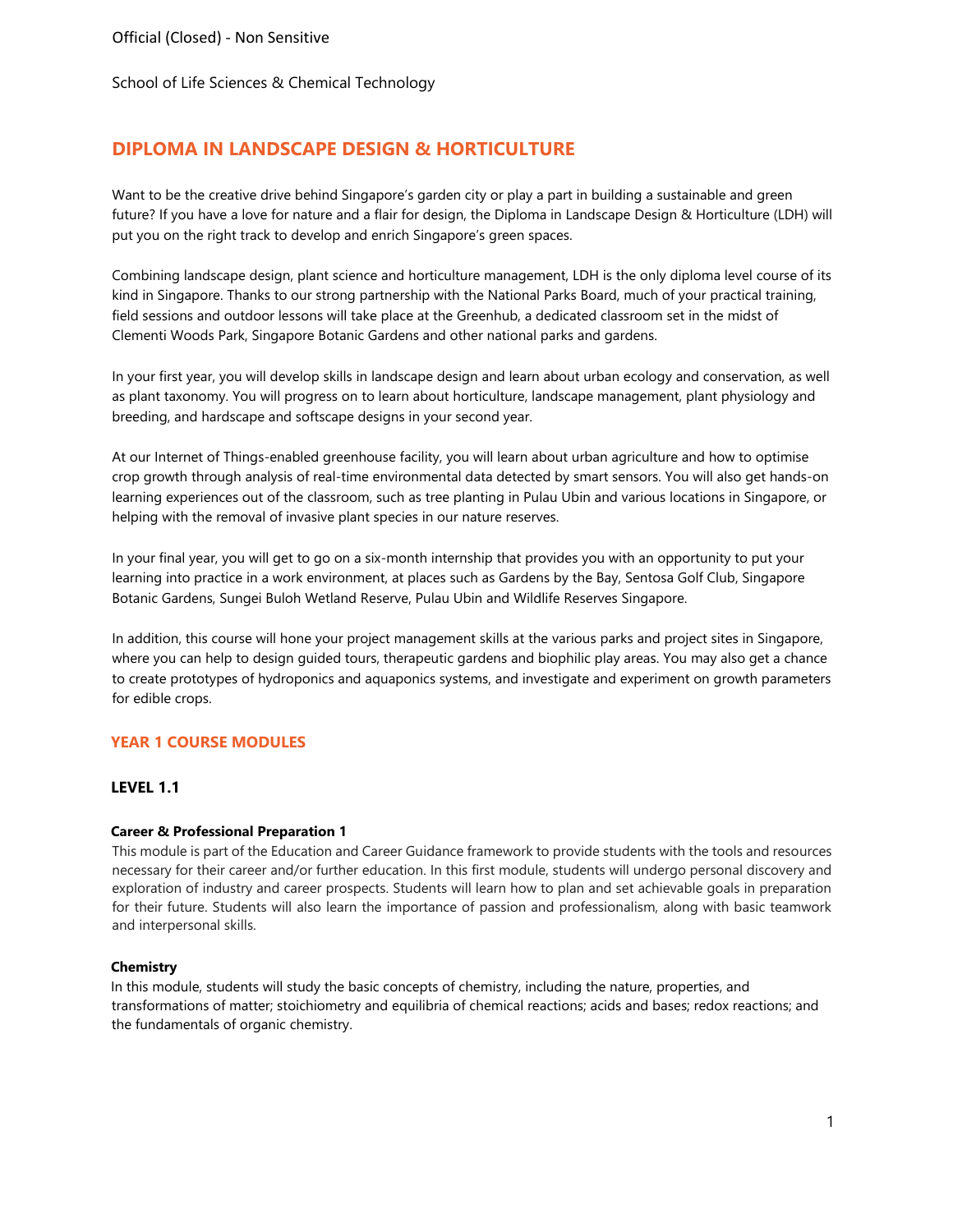## **Computer-Aided Design & Information Modelling**

This module equips students with the basic skills of Computer-Aided Design (CAD) drafting and Building Information Modelling (BIM) to create 2-dimensional and 3-dimensional plans, elevation and section drawings to support the landscape design and construction processes. Appropriate CAD and BIM software and their applications will be taught to model landscape elements and topography.

## **Landscape Studio 1: Design Fundamentals 1**

This module is designed to provide the knowledge and foundation on the tools of landscape design and design vocabulary. Students will learn to generate abstract diagrams to communicate design ideas as well as applying scale and generate plans, sections and elevations in landscape drawings.

## **Plant Anatomy & Morphology**

This module explores the structural and functional features of plant cells, types of cells and tissues, anatomy and morphology of roots, stems and leaves, and the anatomical development of seeds. Other topics include differences between monocots and dicots, flower structure and plant reproductive cycle.

## **LEVEL 1.2**

## **Landscape Design Communication 1**

In this module, students will learn and apply techniques to produce landscape drawings manually and to communicate their designs through these graphics and plant symbols. Topics include drafting and rendering techniques, lettering conventions in creating landscape plans, sections, elevations and sketching using freehand representation.

## **Landscape Studio 1: Design Fundamentals 2**

This module trains students to use the terms Hardscape & Softscape in communication about landscape and identify and use design metaphors in their design approach. It enables students to come up with design ideas through the process of creative thinking and communicate their design ideas in verbal presentation.

## **Soil Science**

This module covers the basics of soil science and an introduction to soil properties, its physics and chemistry, the study of interactions between soil microorganisms and their natural environment. Students will study these properties in relation to managing plant growth in an urban context.

## **Taxonomy & Plant Identification**

This module surveys the principles of plant taxonomy, the relationship among plants, and the classification and biology of algae, fungi, bryophytes, gymnosperms and angiosperms. Other topics include the identification, use, origin and cultural requirements of trees, shrubs, vines and ground covers used for horticultural practices. The emphasis is on common landscape plants used in Singapore.

## **Urban Ecology & Conservation**

This module covers aspects of sustainable environmental management, biodiversity and its conservation, successions, water management and environmental pollution; and discusses how plants are used to restore habitats and enhance biodiversity in an urban environment.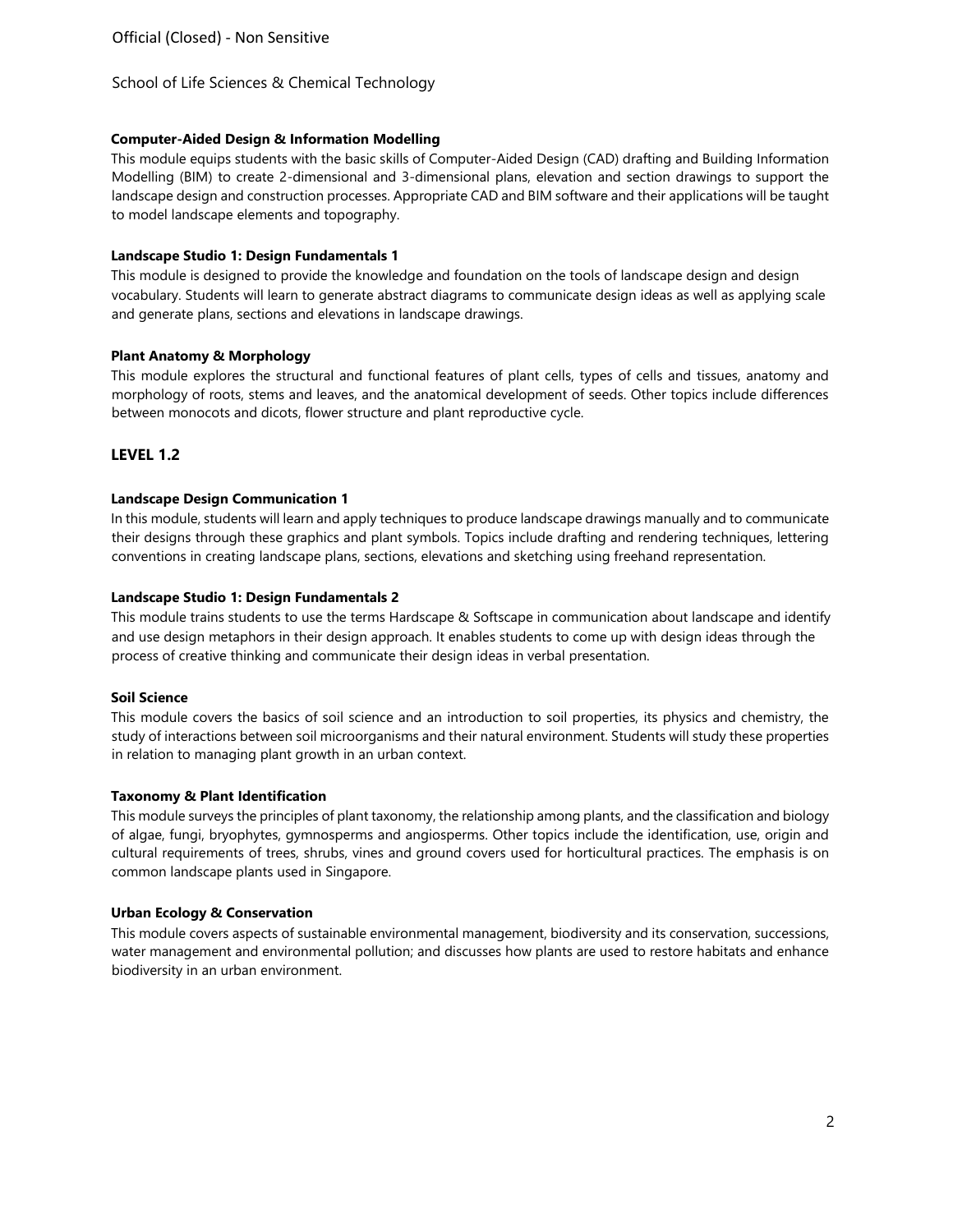## **YEAR 1 COURSE CURRICULUM**

| <b>Module Name</b>                            | <b>Credit Units</b> |
|-----------------------------------------------|---------------------|
| Level 1.1 (18.5 hours per week)               |                     |
| Career & Professional Preparation 1           |                     |
| Chemistry                                     | 3.5                 |
| Computer-Aided Design & Information Modelling | 3                   |
| English Language Express*                     | ΝA                  |
| Health & Wellness^                            |                     |
| Innovation Made Possible^                     | 3                   |
| Landscape Studio 1: Design Fundamentals 1     | 2                   |
| Plant Anatomy & Morphology                    | 5                   |
| Level 1.2 (18.5 hours per week)               |                     |
| Communication Essentials <sup>^</sup>         | 3                   |
| Landscape Design Communication 1              | 3                   |
| Landscape Studio 1: Design Fundamentals 2     | 3                   |
| Soil Science                                  | 3.5                 |
| Taxonomy & Plant Identification               | 3                   |
| Urban Ecology & Conservation                  | ξ                   |

#### **Notes:**

^ For more details on Interdisciplinary Studies (IS) electives, please log on [to www.np.edu.sg/is](http://www.np.edu.sg/is) \* This module is only offered to students who are weaker in the English Language.

#### **IS Modules**

The School of Interdisciplinary Studies (IS) delivers a broad-based curriculum, which nurtures a new generation of professionals with multidisciplinary skills and an innovative and entrepreneurial spirit to meet the challenges of a knowledge economy. IS offers both prescribed modules and electives to challenge boundaries. Prescribed modules develop students' competencies in core areas such as Communication, Innovation and Enterprise, Culture and Communication, and Personal Mastery and Development, while elective modules provide insights into Arts and Humanities, Business, Design, and Science and Technology.

## **YEAR 2 COURSE MODULES**

## **LEVEL 2.1**

#### **Hardscape Design**

In this module, students will be introduced to materials used for landscape design, designing and detailing hardscape elements as an extension of hardscape design and as a means of conveying design intent. Students will apply Computer-Aided Design (CAD) techniques to prepare hardscape working drawings.

#### **Landscape Studio 2: Design Process 1**

This design studio module enables students to apply a systematic approach to project site survey and analysis throughout a landscape design project. It introduces students to ideas on regenerative landscape design and allows them to understand typology of water sensitive urban design and their solutions in the urban context. It also heightens ecological awareness specific to landscape design and planning.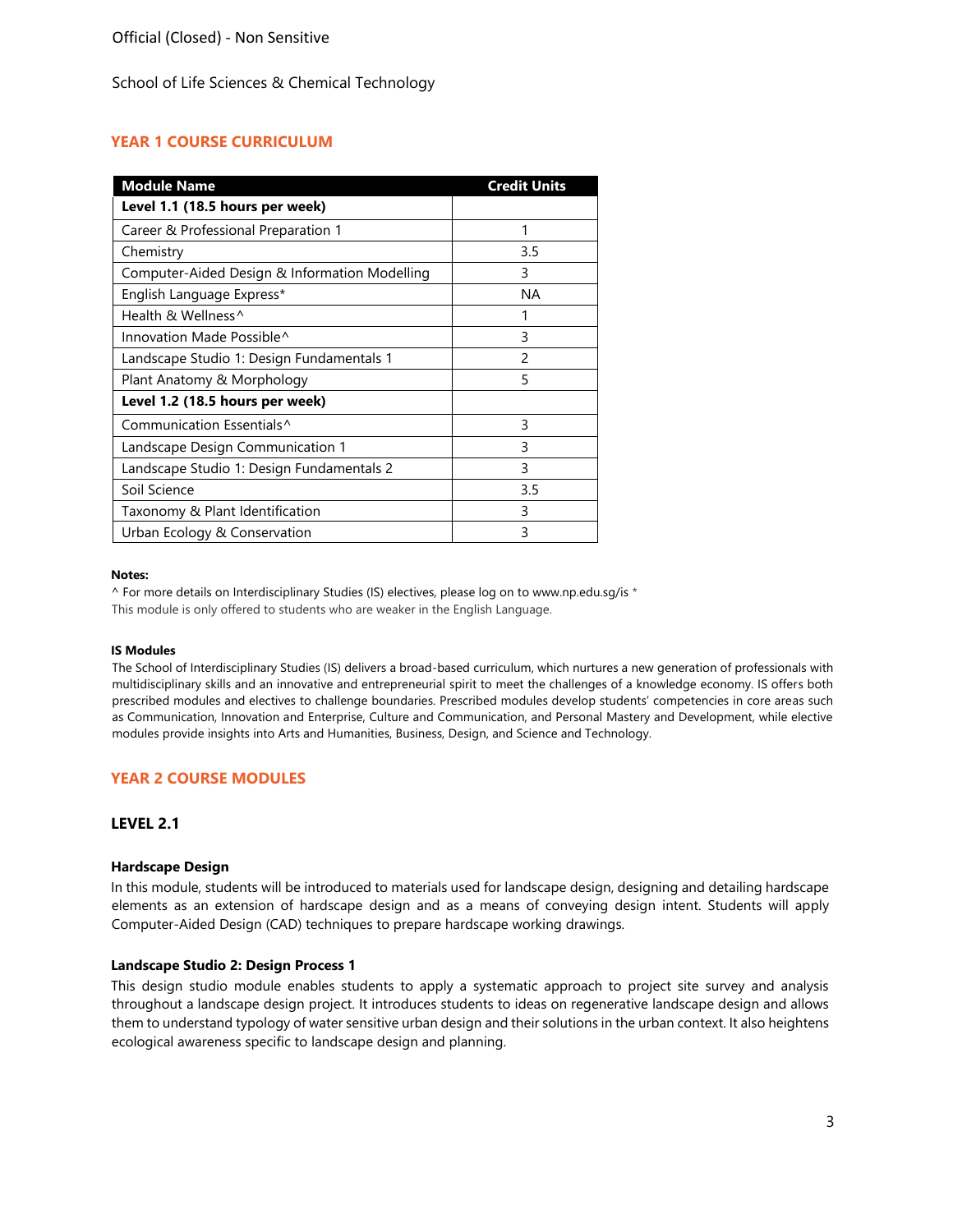### **Plant Physiology & Breeding**

This module covers the basic processes of photosynthesis and respiration in plants, the influence of plant growth regulators and environmental factors like water, light, soil and air on plant growth, development and postharvest. In plant breeding, students will learn the organisation and expression of nuclear and plastid genomes of plants, cell division, Mendelian genetics and various techniques in breeding of asexually and sexually propagated crops.

### **Urban Horticulture Technology**

This practical module introduces students to the current technology and upcoming trends of tools, equipment and machinery used in the arboriculture and horticulture fields. It allows hands-on sessions in operating the tools and equipment in maintenance practices and exposure to the workplace safety and health, digitalisation and the Internet of things in horticulture management.

### **Urban Landscape Management**

This module trains students in the site preparation, selection, installation and maintenance of shrubs, turf and trees, including preparing a maintenance schedule and troubleshooting a landscaped site for problems, defects, hazards and devising remedial actions. Students will demonstrate their competence in basic arboriculture, horticulture and turf management practices through substantial field sessions.

## **LEVEL 2.2**

### **Career & Professional Preparation 2**

This module is part of the Education and Career Guidance framework to provide students with the tools and resources necessary for their further career and/or education. In this module, students will explore basic job search strategies, practice writing effective resumes and cover letters, and learn interview skills. Students will also learn professional and intercultural communication skills to prepare them for a dynamic and diverse workplace.

### **Landscape Design Communication 2**

Students will apply the skills and techniques learned in Computer-Aided Design and Information Modelling to digitally plan, draw and communicate their landscape designs. Students will further advance their presentation techniques and develop progressive skills in visual communication and digital representation in landscape design.

### **Landscape Studio 2: Design Process 2**

This module requires students to conceptualise a landscape design plan with Active, Beautiful, Clean (ABC) Waters features based on the data collected and site analysis done in Landscape Studio 2: Design Process I. Students will learn about spatial conceptualisation and visualisation. They are required to propose planting schemes and plant species for their project sites.

### **Plant Pathology & Entomology**

This module explores various plant pathogens and diseases as well as their classification and morphology. Topics covered include the biology of bacteria, fungi, nematodes and viruses attacking economic crops; etiology and the control of plant bacterial diseases; the biology of insect pests of horticultural plants; and the application of an integrated pest management system.

### **Propagation & Nursery Management**

This module focuses on plant propagation using seeds, different plant parts, plant tissue culture techniques and nursery management. Topics include sexual and asexual propagation techniques, propagation media, plant growth management, nursery facility planning and work organisation, irrigation systems, nursery operations and management practices.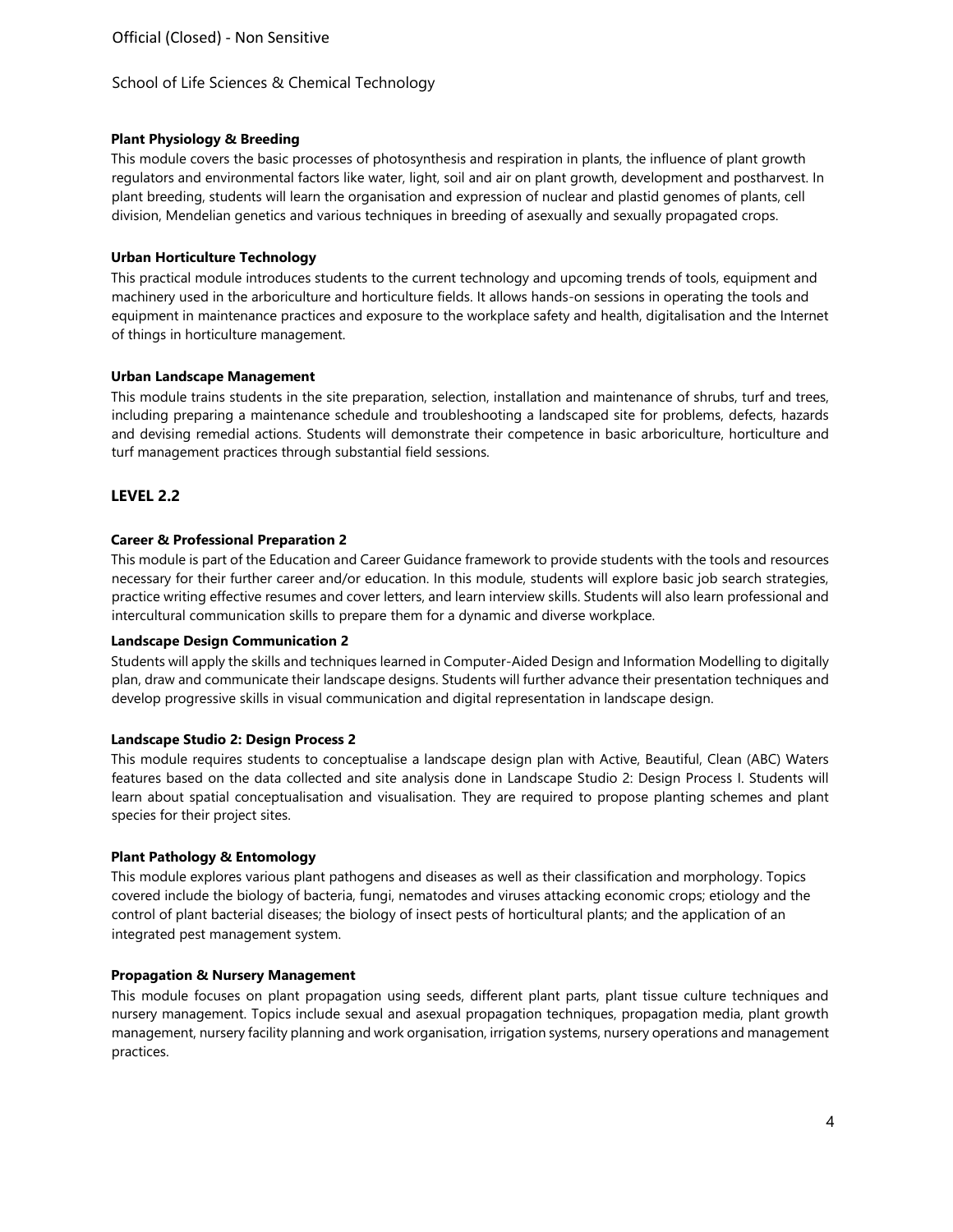### **Softscape Design**

This module covers planting design and documentation for different scales of landscape. Topics include the recognition of the visual and ecological characteristics of plants used in landscape design and the basic principles of planting design. Students will apply Computer-Aided Design (CAD) techniques to prepare softscape plans and planting plans. They will be introduced to bill of quantities, plant specifications and quantifying plants.

# **YEAR 2 COURSE CURRICULUM**

| <b>Module Name</b>                     | <b>Credit Units</b> |
|----------------------------------------|---------------------|
| Level 2.1 (20 hours per week)          |                     |
| Hardscape Design                       | $\mathcal{P}$       |
| Landscape Studio 2: Design Process 1   | 2                   |
| Plant Physiology & Breeding            | 6                   |
| Urban Horticulture Technology          | 3                   |
| Urban Landscape Management             | 5                   |
| World Issues: A Singapore Perspective^ | $\mathcal{P}$       |
| Level 2.2 (20 hours per week)          |                     |
| Career & Professional Preparation 2    | $\mathfrak{p}$      |
| Landscape Design Communication 2       | $\mathfrak{p}$      |
| Landscape Studio 2: Design Process 2   | 4                   |
| Plant Pathology & Entomology           | 5                   |
| Propagation & Nursery Management       | 5                   |
| Softscape Design                       | 2                   |

### **Notes:**

^ For more details on Interdisciplinary Studies (IS) electives, please log on [to www.np.edu.sg/is](http://www.np.edu.sg/is)

#### **IS Modules**

The School of Interdisciplinary Studies (IS) delivers a broad-based curriculum, which nurtures a new generation of professionals with multidisciplinary skills and an innovative and entrepreneurial spirit to meet the challenges of a knowledge economy. IS offers both prescribed modules and electives to challenge boundaries. Prescribed modules develop students' competencies in core areas such as Communication, Innovation and Enterprise, Culture and Communication, and Personal Mastery and Development, while elective modules provide insights into Arts and Humanities, Business, Design, and Science and Technology.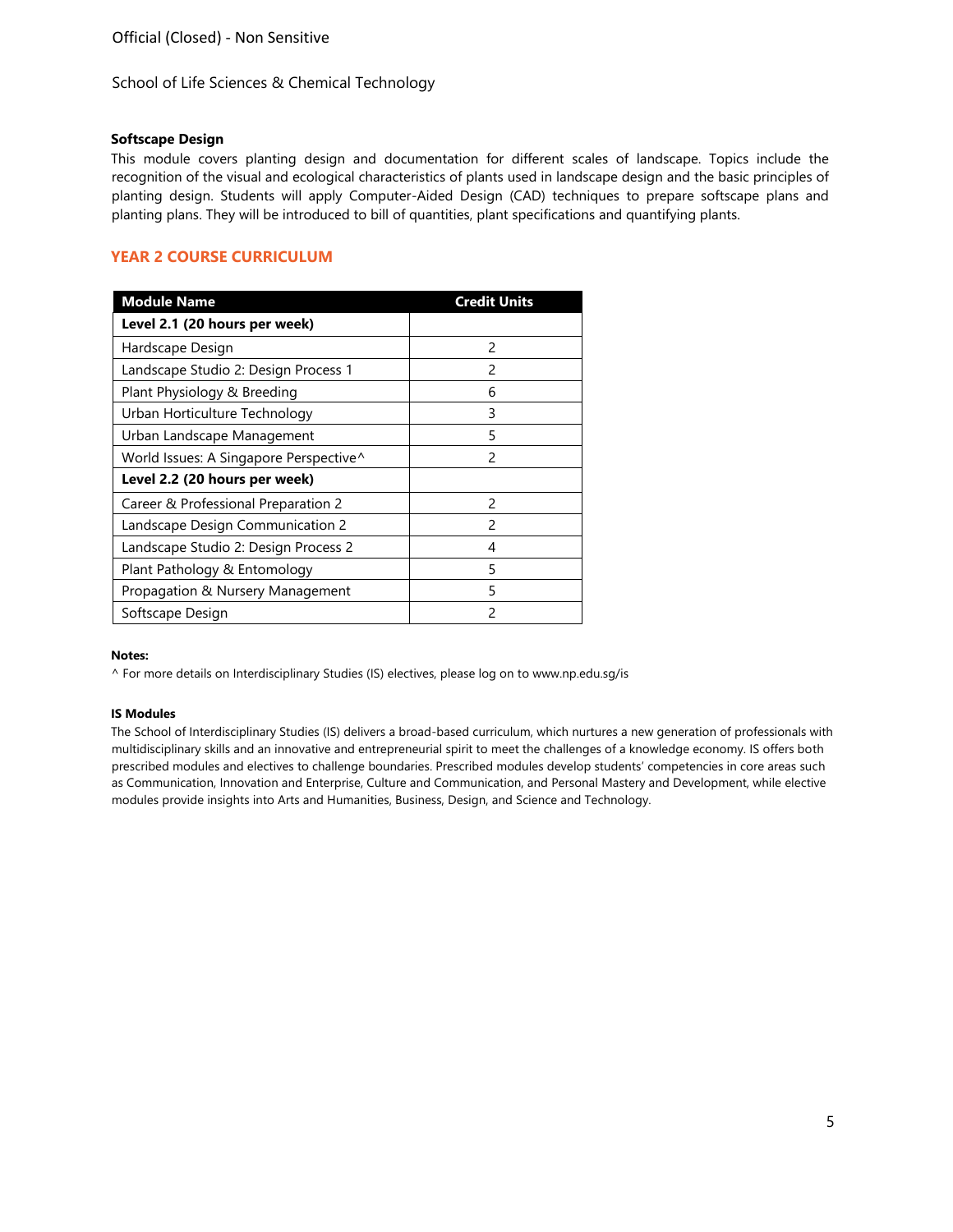Official (Closed) - Non Sensitive

School of Life Sciences & Chemical Technology

## **YEAR 3 COURSE MODULES**

### **LEVEL 3.1**

### **Landscape Project Management**

This module covers concepts of project management within the horticulture industry, work planning, cost analysis and risk management. Other topics include construction management, cost estimates and measurements, horticultural contract specifications, work supervision and schedules. Students will use project management software and analyse case studies.

### **Landscape Studio 3: Independent Projects**

In this module, students will undertake individual projects that involve the entire landscape design process, addressing various aspects of landscape design taught in the first and second year.

### **Leisure & Park Management**

This module examines the philosophy, history, psychology, science and development in leisure and park management. It will also cover the principles, practices and economics of such management and some contemporary issues on recreation and leisure. Site visits will enable students to integrate theory with practice.

### **Project**

Students will work in groups and undertake developmental projects in an area that is of interest to them, either in horticultural research or landscape design, under the supervision of a staff member. In the course of their projects, students will acquire knowledge in literature research and gain technical expertise that will prepare them for working in the industry. They will submit a final year report and present their project through oral presentations.

### **Urban Agri-Technology**

This practical module introduces students to the potential technology of vertical agriculture or farming in the form of indoor cultivation on high-rise buildings to provide reliable and healthy produce to consumers living in a dense urban environment. The module includes topics on the use of controlled environment agriculture and hydroponic techniques with the aim of efficient utilisation of land, water, fertiliser and energy.

## **LEVEL 3.2**

### **Internship**

In this 22-week programme, students will be attached to private companies or government bodies. They will be exposed to the rigours of the industry in a real-time environment and will receive valuable on-the-job training in areas of landscape implementation, cut flower retail, nursery management, turf management and horticulture management.